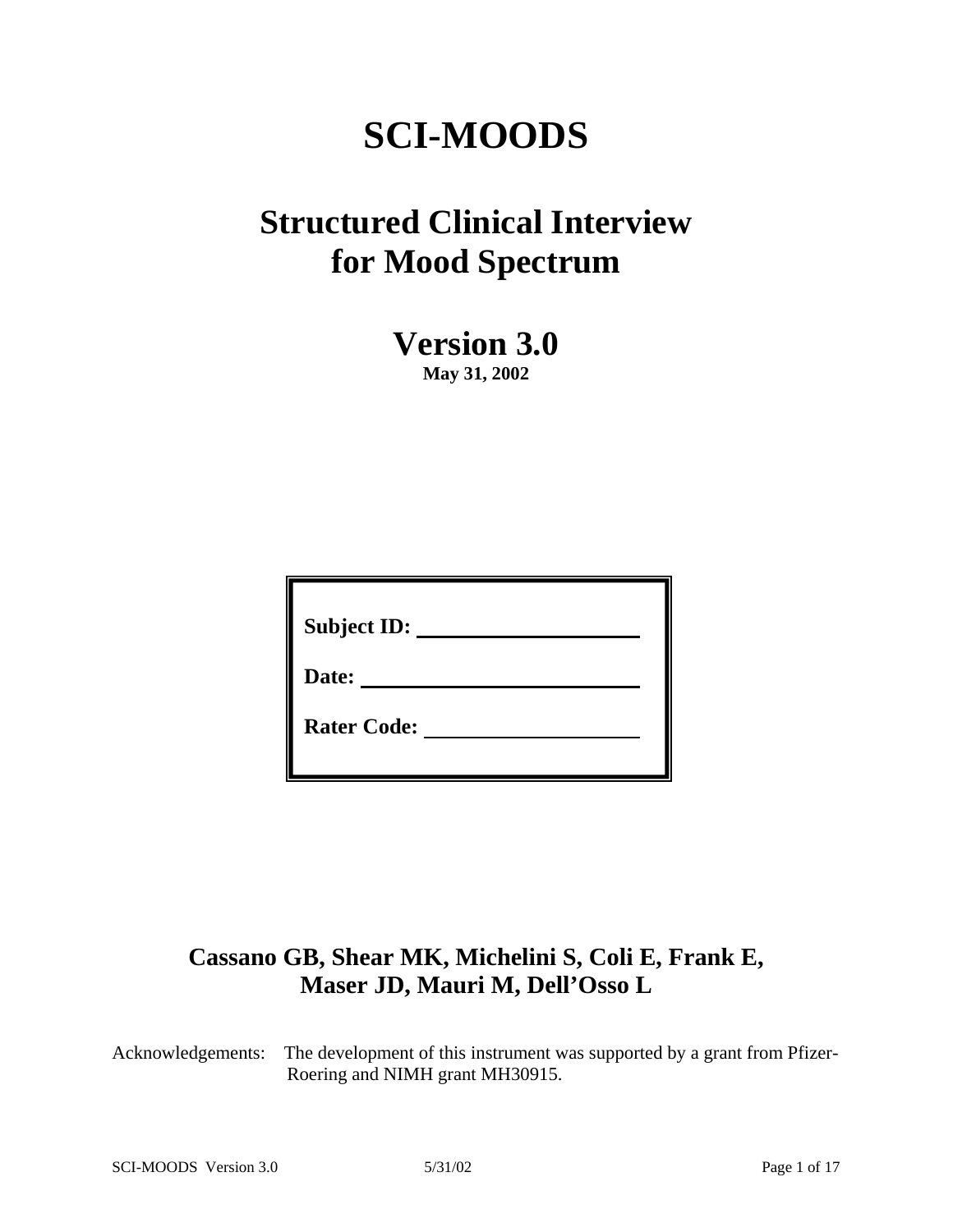#### **INTRODUCTION: MOOD SPECTRUM**

Thank you for coming in to talk with me today. The interview we are going to do is focused on symptoms that you may or may not have experienced in your life. We want to identify whether you have had these symptoms at any time, even if it was a long time ago. We are interested in whether you had the symptoms at all, especially if having them bothered you or disturbed you. There are four sections of the interview and it should take us about an hour to complete it. Do you have any questions before we start?

#### **DOMAIN I. MOOD**

I am going to ask you questions which refer to situations that you may have experienced in the past or that you may be experiencing currently.

The first set of questions refer to your mood.

| 1.  | you felt frustrated and defeated although you couldn't think of<br>any reason for this?                                | Do Not<br>Know | Yes | N <sub>o</sub> |
|-----|------------------------------------------------------------------------------------------------------------------------|----------------|-----|----------------|
| 2.  | you felt very nostalgic?                                                                                               | Do Not<br>Know | Yes | N <sub>o</sub> |
| 3.  | you felt lonely?<br>Note: Without any real loss of friends or loved ones.                                              | Do Not<br>Know | Yes | N <sub>o</sub> |
| 4.  | you were serious, introverted or gloomy?                                                                               | Do Not<br>Know | Yes | N <sub>o</sub> |
| 5.  | you felt very bored?                                                                                                   | Do Not<br>Know | Yes | N <sub>o</sub> |
| 6.  | you were deeply annoyed with everything?                                                                               | Do Not<br>Know | Yes | N <sub>o</sub> |
| 7.  | the littlest thing could make you sad?                                                                                 | Do Not<br>Know | Yes | N <sub>o</sub> |
| 8.  | you completely lost your capacity to laugh, have fun, enjoy<br>your life?                                              | Do Not<br>Know | Yes | N <sub>o</sub> |
| 9.  | you found it unusually hard to take rejections, particularly those<br>involving friendships or romantic relationships? | Do Not<br>Know | Yes | N <sub>o</sub> |
| 10. | you felt persistently sad or empty, blue, or down in the dumps?                                                        | Do Not<br>Know | Yes | N <sub>o</sub> |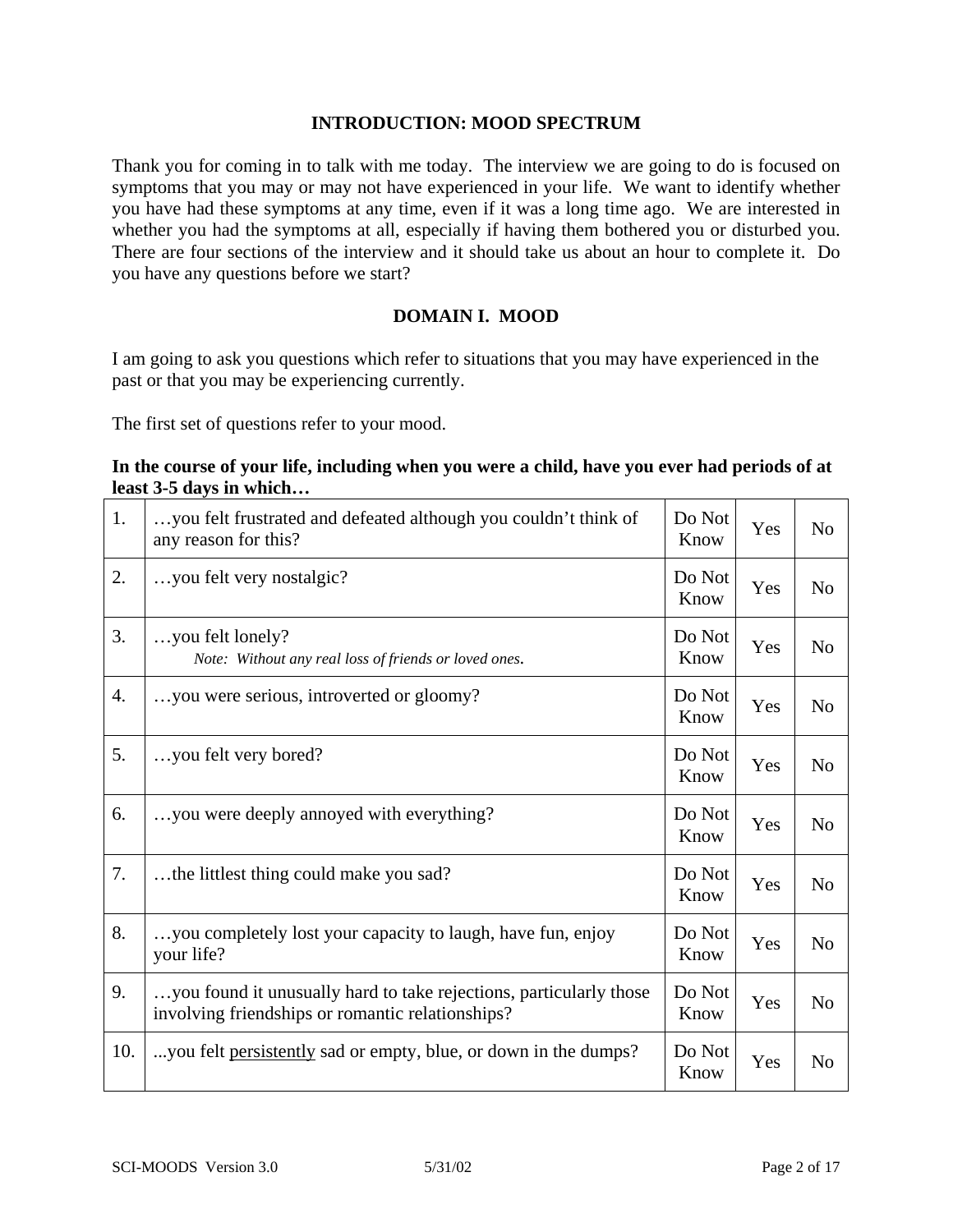| 11. | you found yourself crying very easily?                                                                                                                                                                                                                             | Do Not<br>Know | Yes | N <sub>o</sub> |
|-----|--------------------------------------------------------------------------------------------------------------------------------------------------------------------------------------------------------------------------------------------------------------------|----------------|-----|----------------|
| 12. | you were constantly complaining?                                                                                                                                                                                                                                   | Do Not<br>Know | Yes | N <sub>o</sub> |
| 13. | you felt purposeless, as if everything had lost its significance?                                                                                                                                                                                                  | Do Not<br>Know | Yes | N <sub>o</sub> |
| 14. | you lost interest in how you looked?                                                                                                                                                                                                                               | Do Not<br>Know | Yes | N <sub>o</sub> |
| 15. | nothing you put on looked or felt right?                                                                                                                                                                                                                           | Do Not<br>Know | Yes | N <sub>o</sub> |
| 16. | your mood became depressed when you had some sort of<br>medical problem such as the flu or a cold?                                                                                                                                                                 | Do Not<br>Know | Yes | N <sub>0</sub> |
| 17. | your mood became depressed when you took medications<br>(that are not prescribed to change one's mood), such as<br>antibiotics, contraceptives, or steroids?<br>$\Box$ subject has never taken such medications                                                    | Do Not<br>Know | Yes | N <sub>o</sub> |
| 18. | your mood became depressed as a result of using a lot of<br>alcohol, sleeping pills, anti-anxiety drugs, marijuana or similar<br>substances?<br>subject has never taken such substances                                                                            | Do Not<br>Know | Yes | N <sub>o</sub> |
| 19. | your mood became depressed within a month of stopping any<br>of these substances?<br>subject has never taken such substances                                                                                                                                       | Do Not<br>Know | Yes | N <sub>o</sub> |
| 20. | your mood became depressed as a result of using alcohol,<br>sleeping pills, anti-anxiety drugs, nicotine, caffeine, stimulants or<br>similar substances even though you took them in order to feel<br>better?<br>subject has never taken such substances<br>$\Box$ | Do Not<br>Know | Yes | No             |
| 21. | you lost interest and pleasure in your social life and you<br>preferred spending most of your time alone, withdrawing from<br>your family and friends?                                                                                                             | Do Not<br>Know | Yes | N <sub>o</sub> |
| 22. | you lost interest in making new friends or you found it difficult<br>to make new friends?                                                                                                                                                                          | Do Not<br>Know | Yes | N <sub>o</sub> |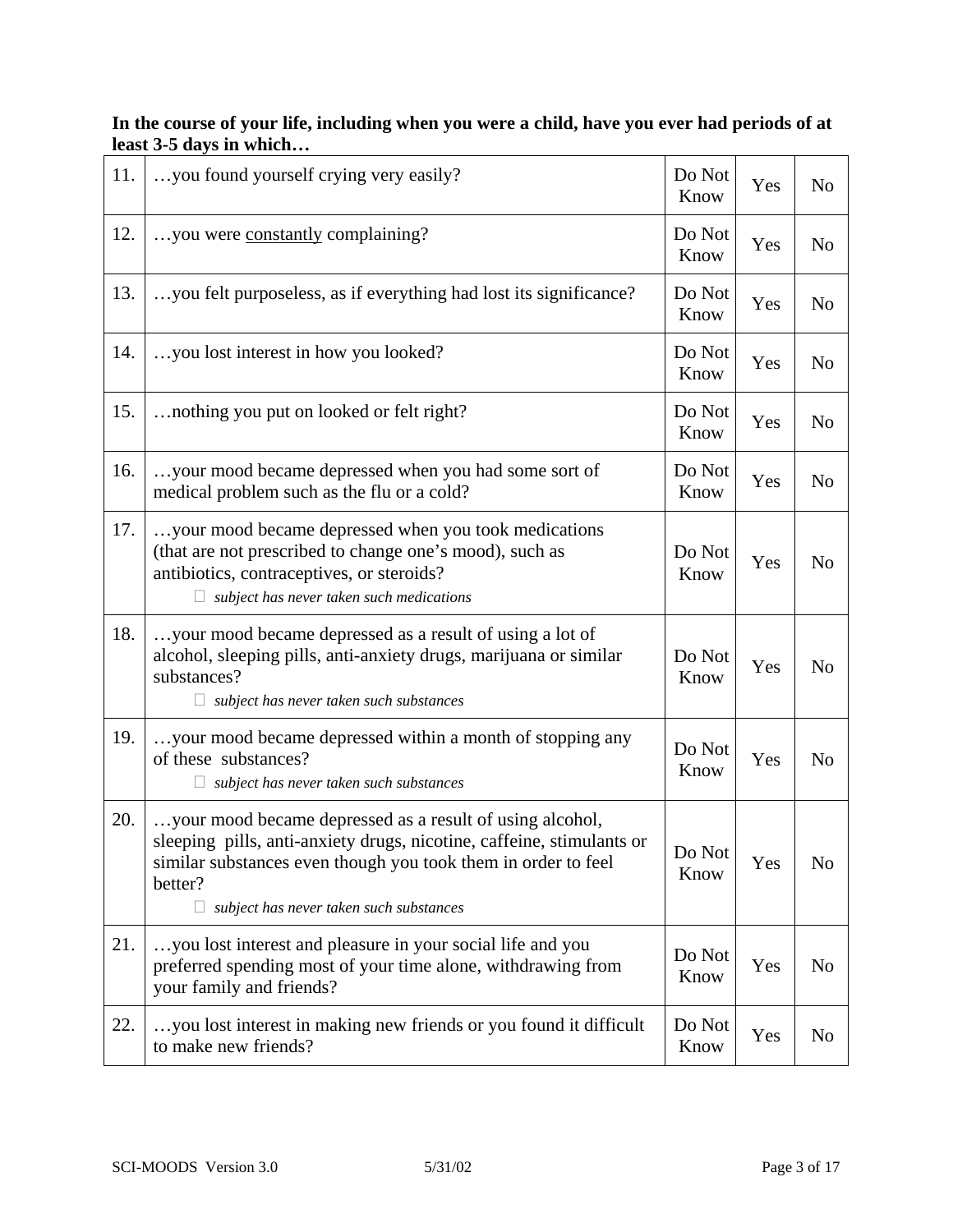| 23. | you lost interest in your romantic life?                                                                                                                                                                        | Do Not<br>Know | Yes | N <sub>o</sub> |
|-----|-----------------------------------------------------------------------------------------------------------------------------------------------------------------------------------------------------------------|----------------|-----|----------------|
| 24. | Are you the kind of person who always had a very limited<br>romantic life?                                                                                                                                      | Do Not<br>Know | Yes | N <sub>o</sub> |
| 25. | you lost interest in your hobbies or in playing games or sports?                                                                                                                                                | Do Not<br>Know | Yes | N <sub>o</sub> |
| 26. | you felt indifferent about everything (either positive or<br>negative) that happened to you or your family?                                                                                                     | Do Not<br>Know | Yes | N <sub>o</sub> |
| 27. | you lost interest or pleasure in all or almost all the things you<br>usually enjoyed?                                                                                                                           | Do Not<br>Know | Yes | N <sub>o</sub> |
| 28. | If you answered YES to any one of the questions from 1 to 27,<br>were you seriously impaired, worried or troubled by what was<br>happening to you?<br>subject did not answer YES to any of the above questions. | Do Not<br>Know | Yes | No             |

| 29. | you felt persistently good or high?                                                                 | Do Not<br>Know | Yes | N <sub>o</sub> |
|-----|-----------------------------------------------------------------------------------------------------|----------------|-----|----------------|
| 30. | you (or others) found that your sense of humor and irony were<br>very acute?                        | Do Not<br>Know | Yes | N <sub>o</sub> |
| 31. | even the smallest thing could make you very enthusiastic?                                           | Do Not<br>Know | Yes | N <sub>o</sub> |
| 32. | you liked to make puns or plays on words?                                                           | Do Not<br>Know | Yes | N <sub>o</sub> |
| 33. | you liked to make a lot of jokes (even ones that might have<br>been inappropriate or out of place)? | Do Not<br>Know | Yes | N <sub>o</sub> |
| 34. | you were intrusive, insulting, or tactless, or others thought that<br>you were?                     | Do Not<br>Know | Yes | N <sub>o</sub> |
| 35. | you found it very pleasurable and easy to buy things, even<br>things you didn't need?               | Do Not<br>Know | Yes | N <sub>o</sub> |
| 36. | you gave lots of presents, even when you really couldn't afford<br>them?                            | Do Not<br>Know | Yes | N <sub>o</sub> |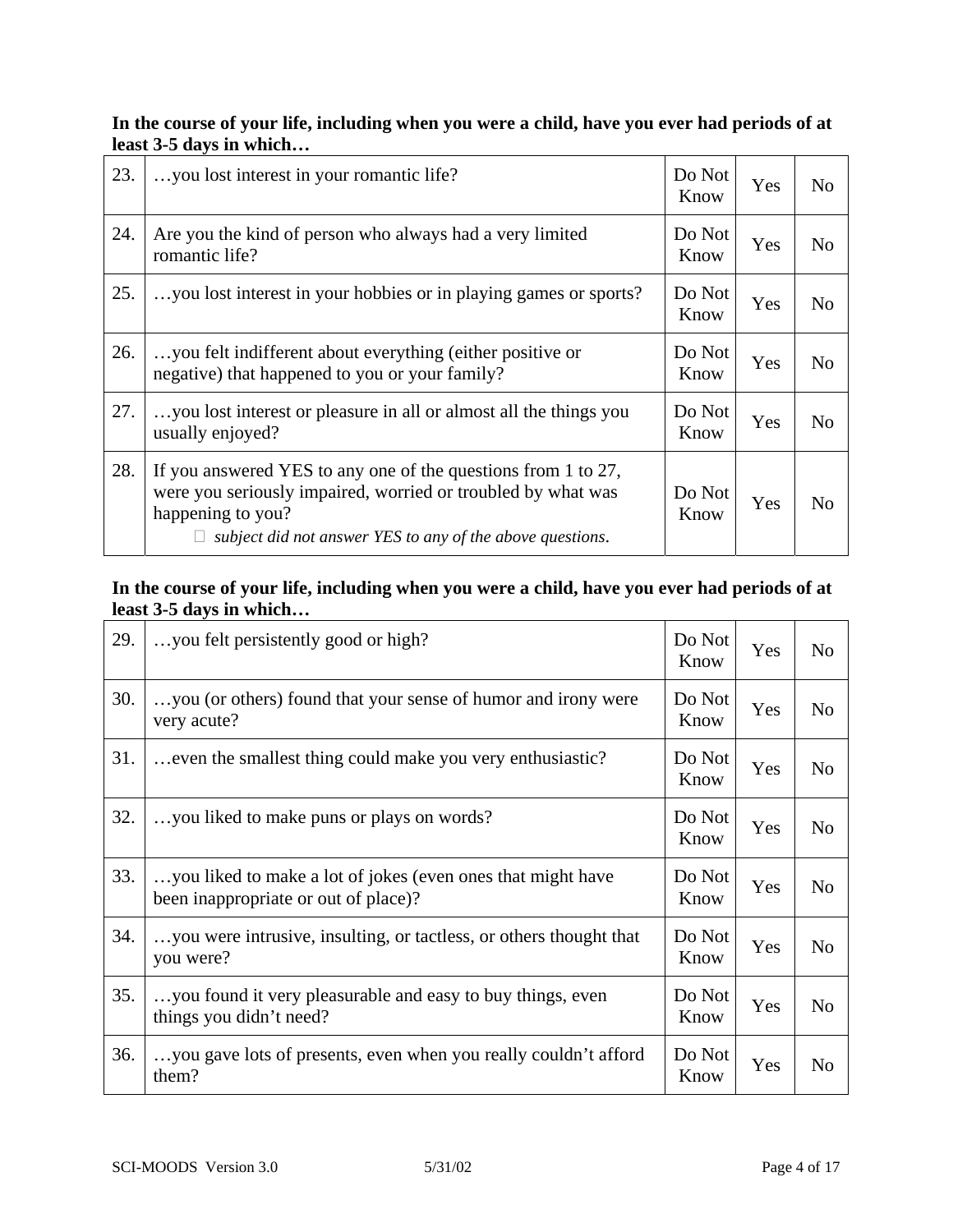| 37. | you were warm, extroverted and sociable and it was very easy<br>to introduce yourself to others or to make new friends?    | Do Not<br>Know | Yes | No             |
|-----|----------------------------------------------------------------------------------------------------------------------------|----------------|-----|----------------|
| 38. | you were the kind of person to whom others were attracted<br>because of your confidence, energy and enthusiasm?            | Do Not<br>Know | Yes | N <sub>o</sub> |
| 39. | you did a lot of entertaining, either at home or in restaurants?                                                           | Do Not<br>Know | Yes | N <sub>o</sub> |
| 40. | you enjoyed being the center of attention or were particularly<br>seductive or flirtatious, as if you were playing a role? | Do Not<br>Know | Yes | N <sub>o</sub> |
| 41. | you had a particularly intense romantic life?                                                                              | Do Not<br>Know | Yes | No             |
| 42. | Are you the kind of person who has always had an intense<br>romantic life?                                                 | Do Not<br>Know | Yes | N <sub>o</sub> |

| 43. | you wore clothing or a hairstyle that was dramatic, extravagant,<br>very high fashion or very unusual?                            | Do Not<br>Know | Yes | N <sub>o</sub> |
|-----|-----------------------------------------------------------------------------------------------------------------------------------|----------------|-----|----------------|
| 44. | you were full of plans or got involved in many projects,<br>jumping from one activity to another?                                 | Do Not<br>Know | Yes | N <sub>o</sub> |
| 45. | you had difficulty saying "no" to business or social<br>opportunities, even when you knew you did not have time for<br>them?      | Do Not<br>Know | Yes | N <sub>o</sub> |
| 46. | you frequently (that is, more frequently than is common for<br>your friends or acquaintances) changed                             |                |     |                |
|     | a) your job?                                                                                                                      | Do Not<br>Know | Yes | N <sub>o</sub> |
|     | b) your place of residence                                                                                                        | Do Not<br>Know | Yes | No             |
|     | c) your friends                                                                                                                   | Do Not<br>Know | Yes | N <sub>o</sub> |
|     | d) your favorite sports or hobbies                                                                                                | Do Not<br>Know | Yes | N <sub>o</sub> |
| 47. | you found it very pleasurable and exciting to get involved in<br>dangerous, risky, challenging or emotionally intense activities? | Do Not<br>Know | Yes | N <sub>o</sub> |
| 48. | you tended to do the opposite of what people wanted you to do<br>or to play the devil's advocate?                                 | Do Not<br>Know | Yes | N <sub>o</sub> |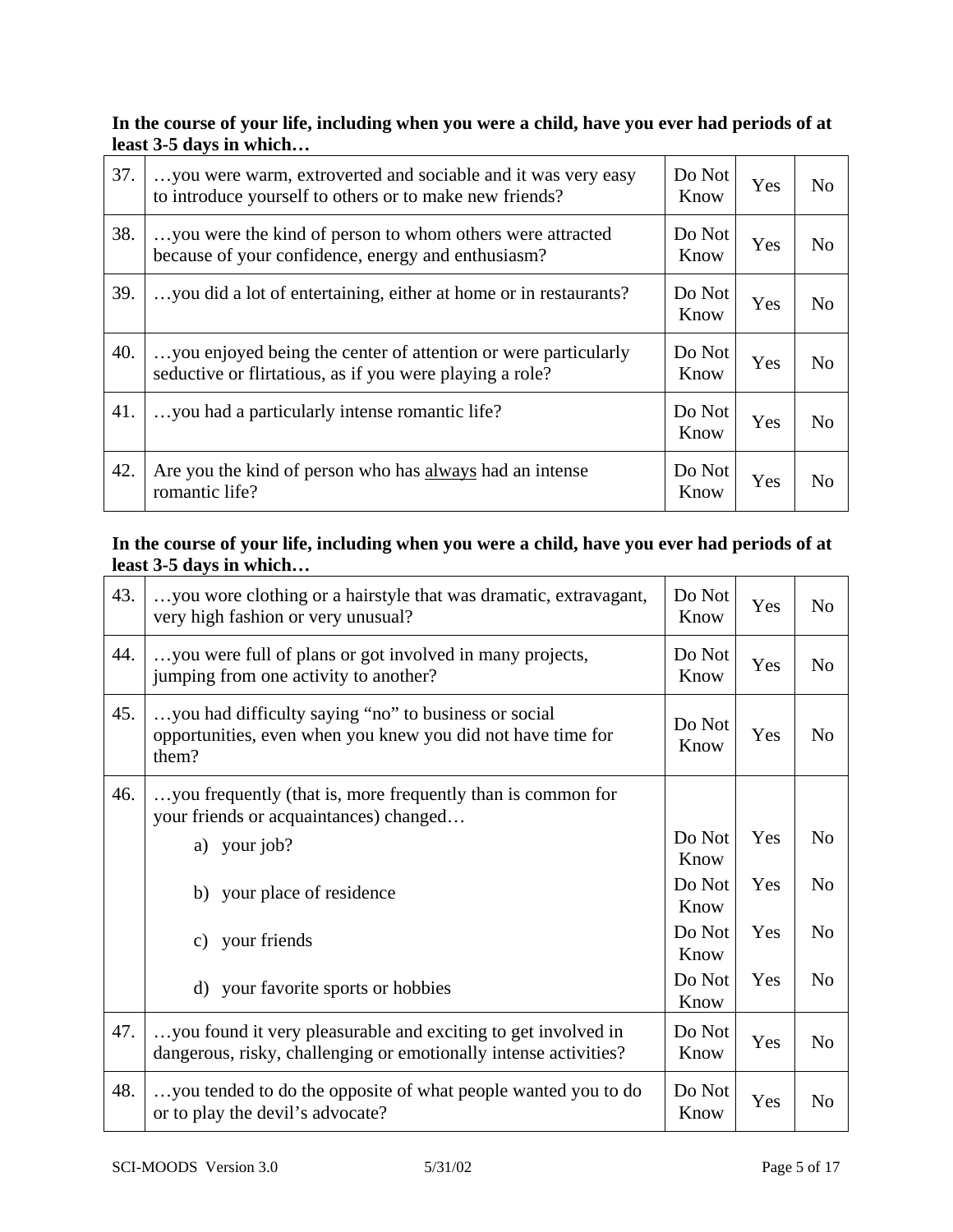| 49. | your mood changed rapidly from happy to sad and back again?                                                                                                                                                                                                   | Do Not<br>Know | Yes | N <sub>o</sub> |
|-----|---------------------------------------------------------------------------------------------------------------------------------------------------------------------------------------------------------------------------------------------------------------|----------------|-----|----------------|
| 50. | you felt like crying and laughing at the same time?                                                                                                                                                                                                           | Do Not<br>Know | Yes | N <sub>0</sub> |
| 51. | you were very irritable, for example:                                                                                                                                                                                                                         |                |     |                |
|     | a) even the smallest thing could make you very irritable?                                                                                                                                                                                                     | Do Not<br>Know | Yes | N <sub>o</sub> |
|     | b) you found that you were particularly critical or sarcastic?                                                                                                                                                                                                | Do Not<br>Know | Yes | N <sub>o</sub> |
|     | c) you had great difficulty seeing others' points of view?                                                                                                                                                                                                    | Do Not<br>Know | Yes | N <sub>o</sub> |
|     | d) you were unusually argumentative or showed unusual<br>hostility?                                                                                                                                                                                           | Do Not<br>Know | Yes | N <sub>o</sub> |
| 52. | you had trouble controlling your temper, for example:                                                                                                                                                                                                         |                |     |                |
|     | a) you felt that you really needed to even the score?                                                                                                                                                                                                         | Do Not<br>Know | Yes | N <sub>o</sub> |
|     | b) you found yourself shouting at people or starting<br>arguments or fights even over minor matters?                                                                                                                                                          | Do Not<br>Know | Yes | N <sub>o</sub> |
| 53. | your mood became irritable or elevated when you had a<br>medical problem such as the flu or a cold?                                                                                                                                                           | Do Not<br>Know | Yes | N <sub>o</sub> |
| 54. | your mood became irritable or elevated when you took<br>medications (that are not prescribed to change one's mood), such<br>as antibiotics, contraceptives, or steroids?<br>subject has never taken such medications.                                         | Do Not<br>Know | Yes | N <sub>o</sub> |
| 55. | your mood became irritable or elevated when you were abusing<br>(and clearly in relation to) alcohol, sedatives, hypnotics,<br>anxiolytics, other substances, or within a month of withdrawal?<br>subject has never taken such substances.                    | Do Not<br>Know | Yes | N <sub>0</sub> |
| 56. | your mood became even more irritable or elevated when you<br>increased your use of alcohol, sedatives, nicotine, caffeine,<br>stimulants and similar substances and you were already irritable<br>or high?<br>$\Box$ subject has never taken such substances. | Do Not<br>Know | Yes | N <sub>o</sub> |
| 57. | If you answered YES to any of the questions from 29 to 56, were<br>you ever seriously impaired, worried or troubled by what was<br>happening to you?<br>subject did not answer YES to any of the above questions.                                             | Do Not<br>Know | Yes | N <sub>o</sub> |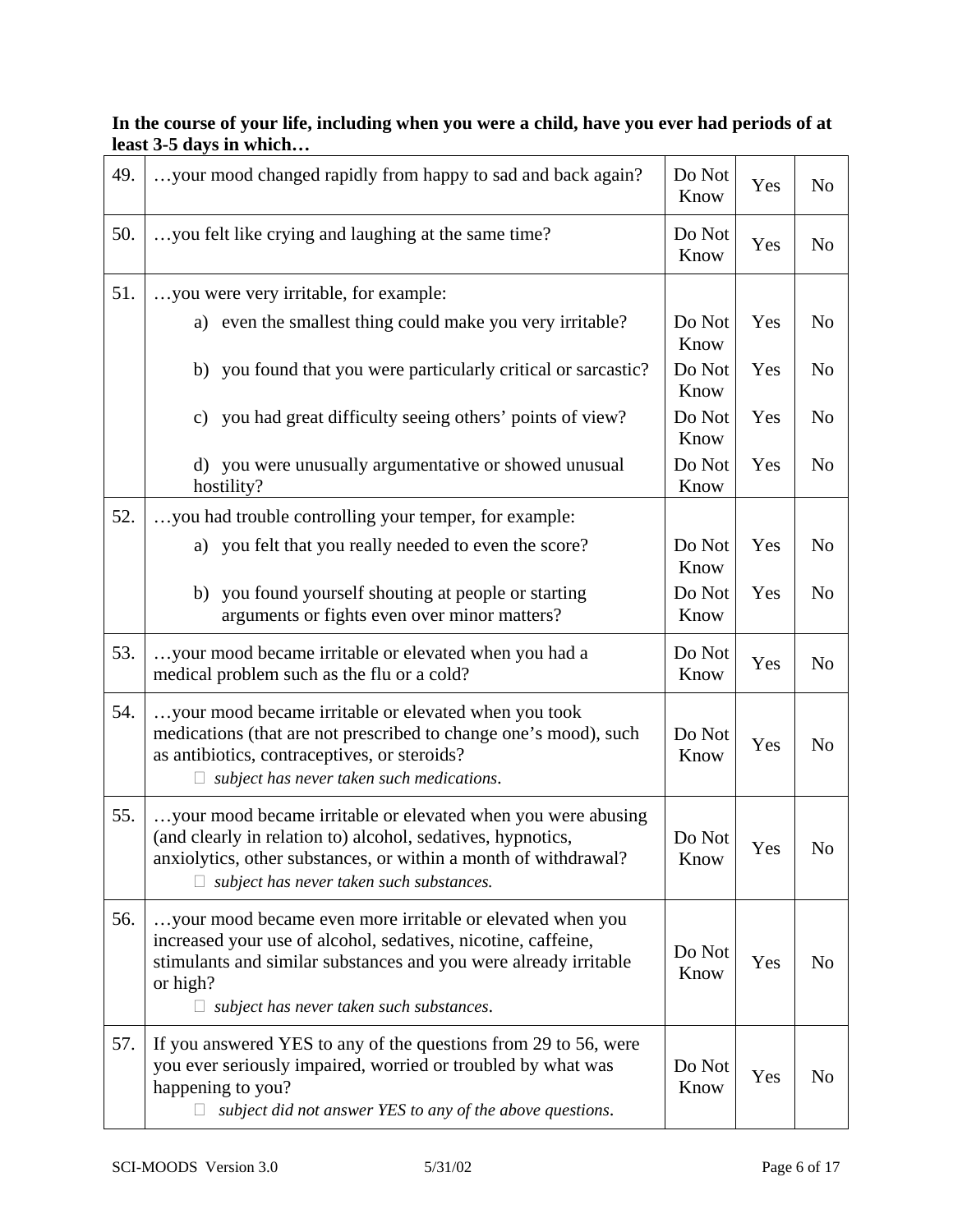## **DOMAIN II. ENERGY**

The next set of questions refers to your energy and activity level.

| 58. | you had difficulty starting to do anything?                                                                                                                                                                       | Do Not<br>Know | Yes | N <sub>o</sub> |
|-----|-------------------------------------------------------------------------------------------------------------------------------------------------------------------------------------------------------------------|----------------|-----|----------------|
| 59. | you felt physically "slowed down," as if every movement was<br>in slow motion?                                                                                                                                    | Do Not<br>Know | Yes | N <sub>o</sub> |
| 60. | your speech or thinking seemed slowed down?                                                                                                                                                                       | Do Not<br>Know | Yes | N <sub>o</sub> |
| 61. | you experienced time as passing very slowly, hanging heavy?                                                                                                                                                       | Do Not<br>Know | Yes | N <sub>o</sub> |
| 62. | you felt passive, sluggish, and failed to take care of your usual<br>commitments and responsibilities?                                                                                                            | Do Not<br>Know | Yes | N <sub>o</sub> |
| 63. | you had a lot of trouble getting out of bed in the morning?                                                                                                                                                       | Do Not<br>Know | Yes | N <sub>o</sub> |
| 64. | you had difficulty taking care of yourself (for example, you<br>showered less, wore the same clothes, did not put on make-up or<br>shave)?                                                                        | Do Not<br>Know | Yes | N <sub>o</sub> |
| 65. | you felt fatigued, weak, or tired as though the smallest task (for<br>instance, washing your face or filling the sugar bowl) was an<br>effort and required a great deal of energy?                                | Do Not<br>Know | Yes | N <sub>o</sub> |
| 66. | even though you had no energy, you found it difficult to sit still<br>or to lie down, or you needed to pace the room or to be constantly<br>in motion?                                                            | Do Not<br>Know | Yes | N <sub>o</sub> |
| 67. | If you answered YES to any of the questions from 58 to 66, were<br>you ever seriously impaired, worried or troubled by what was<br>happening to you?<br>subject did not answer YES to any of the above questions. | Do Not<br>Know | Yes | N <sub>o</sub> |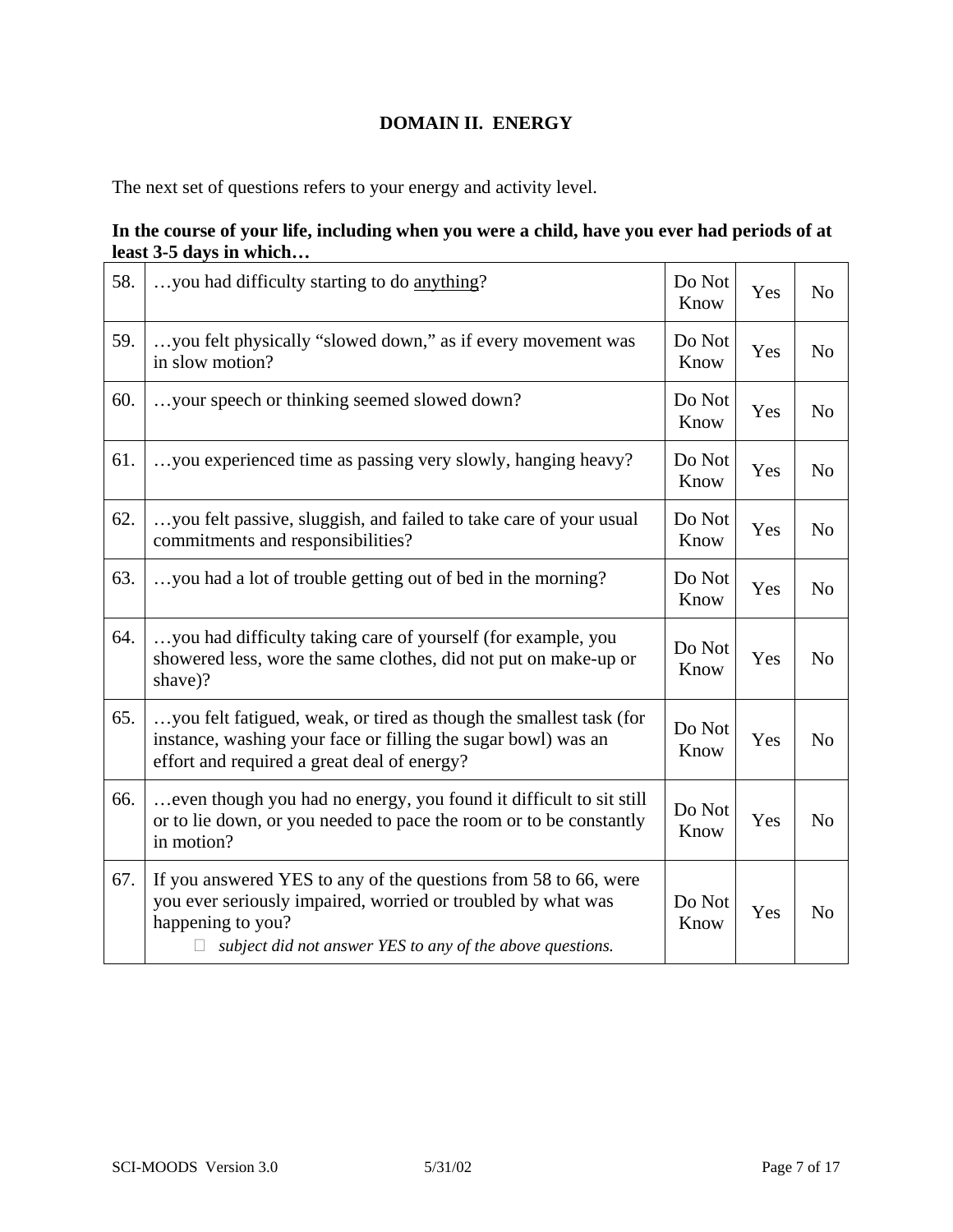The following questions refer to times when you may have been more energetic than usual.

| In the course of your life, including when you were a child, have you ever had periods of at |  |  |
|----------------------------------------------------------------------------------------------|--|--|
| least 3-5 days in which                                                                      |  |  |
|                                                                                              |  |  |

| 68. | you felt an irresistible urge to communicate by phone calls,<br>letters, e-mails or faxes?                                                                                                                                                    | Do Not<br>Know | Yes | N <sub>o</sub> |
|-----|-----------------------------------------------------------------------------------------------------------------------------------------------------------------------------------------------------------------------------------------------|----------------|-----|----------------|
| 69. | you felt a strong desire to reconnect with people you hadn't<br>seen or spoken with for a long time?                                                                                                                                          | Do Not<br>Know | Yes | N <sub>o</sub> |
| 70. | you were overly talkative, spoke rapidly and loudly, or were<br>difficult to interrupt or had little regard for others' wishes to<br>speak?                                                                                                   | Do Not<br>Know | Yes | N <sub>o</sub> |
| 71. | you were so noisy that others complained (for instance, you<br>kept your radio or television very loud)?                                                                                                                                      | Do Not<br>Know | Yes | N <sub>o</sub> |
| 72. | you felt that your ideas came and went unusually easily, as if<br>your thoughts were racing?                                                                                                                                                  | Do Not<br>Know | Yes | N <sub>o</sub> |
| 73. | you had so many thoughts and ideas all at once that you found<br>it difficult to express them?                                                                                                                                                | Do Not<br>Know | Yes | N <sub>o</sub> |
| 74. | you found your interest shifting frequently from one thing to<br>another and were easily distracted so that, for example, it was<br>hard to finish a newspaper or magazine article or to watch a<br>television program from beginning to end? | Do Not<br>Know | Yes | N <sub>o</sub> |
| 75. | you spent a lot of time on social, political or religious causes?                                                                                                                                                                             | Do Not<br>Know | Yes | N <sub>o</sub> |
| 76. | you were very assertive?                                                                                                                                                                                                                      | Do Not<br>Know | Yes | N <sub>o</sub> |
| 77. | you felt vigorous, much livelier than usual and full of energy?                                                                                                                                                                               | Do Not<br>Know | Yes | N <sub>o</sub> |
| 78. | you were very impatient?                                                                                                                                                                                                                      | Do Not<br>Know | Yes | N <sub>o</sub> |
| 79. | you were constantly active and had the pleasant sensation of<br>never getting tired and your energy was so high that it exhausted<br>or irritated others?                                                                                     | Do Not<br>Know | Yes | N <sub>o</sub> |
| 80. | If you answered YES to any of the questions 68 to 79, were you<br>seriously impaired, worried or troubled by what was happening to<br>you?<br>subject did not answer YES to any of the above questions.                                       | Do Not<br>Know | Yes | N <sub>o</sub> |
|     |                                                                                                                                                                                                                                               |                |     |                |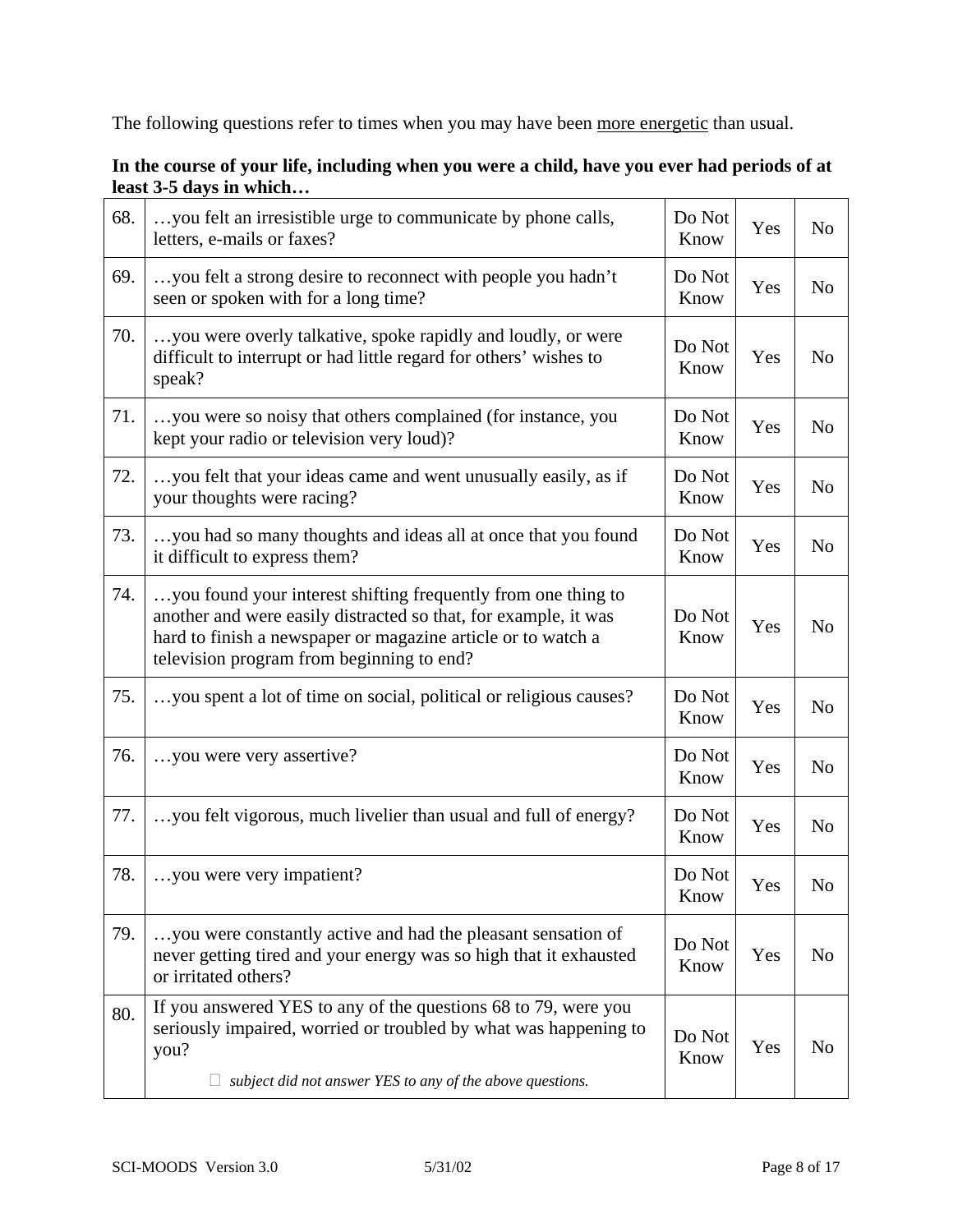## **DOMAIN III. COGNITIVE FUNCTIONING**

The following questions refer to your thoughts.

| 81. | you were hypercritical or skeptical about all the things that<br>people ordinarily value in life?                                                                                                                                                          | Do Not<br>Know | Yes | N <sub>o</sub> |
|-----|------------------------------------------------------------------------------------------------------------------------------------------------------------------------------------------------------------------------------------------------------------|----------------|-----|----------------|
| 82. | you were preoccupied with yourself and your own problems,<br>thoughts and feelings?                                                                                                                                                                        | Do Not<br>Know | Yes | N <sub>o</sub> |
| 83. | you felt very vulnerable, or you were constantly afraid of<br>doing something wrong?                                                                                                                                                                       | Do Not<br>Know | Yes | N <sub>o</sub> |
| 84. | you were disappointed in yourself, you felt useless, as if you<br>were without any talent and you couldn't do anything right?                                                                                                                              | Do Not<br>Know | Yes | N <sub>o</sub> |
| 85. | you felt as if your body were diseased or somehow<br>transformed?                                                                                                                                                                                          | Do Not<br>Know | Yes | N <sub>o</sub> |
| 86. | you were very preoccupied with money even though you<br>didn't have any real financial problems?                                                                                                                                                           | Do Not<br>Know | Yes | N <sub>o</sub> |
| 87. | you felt a strong need to take refuge in religion or prayer?                                                                                                                                                                                               | Do Not<br>Know | Yes | N <sub>o</sub> |
| 88. | you had problems with your memory such as finding the right<br>word or remembering things that should have been easy to<br>remember?<br>Note: Not due to medications or a physical illness.                                                                | Do Not<br>Know | Yes | N <sub>o</sub> |
| 89. | your housework, child care or your performance at school,<br>work, sports or hobbies deteriorated?<br>Note: Not due to medications or a physical illness.                                                                                                  | Do Not<br>Know | Yes | N <sub>o</sub> |
| 90. | you had difficulty making even minor decisions (such as what<br>clothes to wear, what household task to do first)?                                                                                                                                         | Do Not<br>Know | Yes | N <sub>o</sub> |
| 91. | you had a lot of trouble thinking or concentrating, such as<br>trouble taking part in a discussion, reading, writing, doing math,<br>following a television program, newspaper or magazine article?<br>Note: Not due to medications or a physical illness. | Do Not<br>Know | Yes | N <sub>o</sub> |
| 92. | you felt mentally dull or confused?<br>Note: Not due to medications or a physical illness.                                                                                                                                                                 | Do Not<br>Know | Yes | N <sub>o</sub> |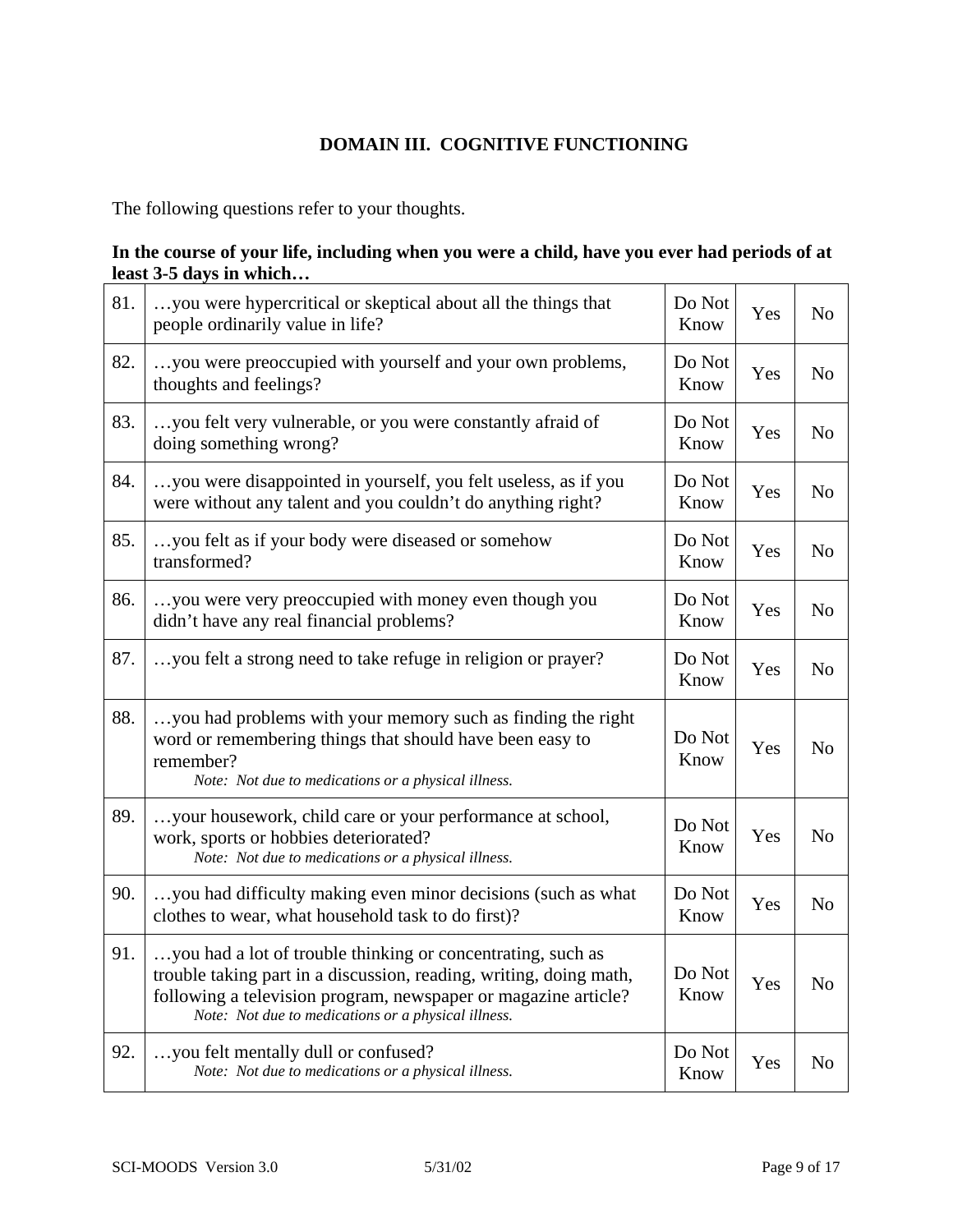| 93. | you felt guilty or remorseful, for example:                                                    |                |     |                |
|-----|------------------------------------------------------------------------------------------------|----------------|-----|----------------|
|     | you thought you should be blamed even for problems<br>a)<br>that others were experiencing?     | Do Not<br>Know | Yes | N <sub>o</sub> |
|     | b) you felt you couldn't possibly do enough for your<br>family, employer, co-workers, etc?     | Do Not<br>Know | Yes | N <sub>o</sub> |
|     | you thought a lot about things in the past that you<br>c)<br>wished you had done differently?  | Do Not<br>Know | Yes | N <sub>o</sub> |
|     | you thought you should be punished for all the wrong<br>$\mathbf{d}$<br>things you had done?   | Do Not<br>Know | Yes | N <sub>o</sub> |
| 94. | you felt as if others were causing all of your problems?                                       | Do Not<br>Know | Yes | N <sub>0</sub> |
| 95. | you felt surrounded by hostility, as if everybody was against                                  |                |     |                |
|     | you, for example:<br>a) you thought that everybody accused and hated you?                      | Do Not<br>Know | Yes | N <sub>o</sub> |
|     | b) you felt as if everybody was looking at you?                                                | Do Not<br>Know | Yes | N <sub>o</sub> |
|     | you thought you were being persecuted or that you were<br>$\mathbf{c}$<br>wanted by the police | Do Not<br>Know | Yes | N <sub>0</sub> |
| 96. | you felt as if everyone was talking about you?                                                 | Do Not<br>Know | Yes | N <sub>o</sub> |
| 97. | you heard voices speaking against you, or voices that were<br>hostile to you or swore at you?  | Do Not<br>Know | Yes | N <sub>o</sub> |
| 98. | If you heard voices, did you hear those voices clearly?<br>subject did not hear voices.<br>Ц   | Do Not<br>Know | Yes | N <sub>0</sub> |

| 99.  | you thought there was nothing you could do to change the<br>way things were going or you saw the future as very bleak?                                                                           | Do Not<br>Know | Yes | N <sub>o</sub> |
|------|--------------------------------------------------------------------------------------------------------------------------------------------------------------------------------------------------|----------------|-----|----------------|
| 100. | you felt as if you would like to run away from your current<br>life, for example, by getting on the highway and driving away or<br>just getting on a bus or a plane with no destination in mind? | Do Not<br>Know | Yes | N <sub>0</sub> |
| 101. | you used sleep as an escape?                                                                                                                                                                     | Do Not<br>Know | Yes | N <sub>0</sub> |
| 102. | you thought that life was not worth living?                                                                                                                                                      | Do Not<br>Know | Yes | N <sub>0</sub> |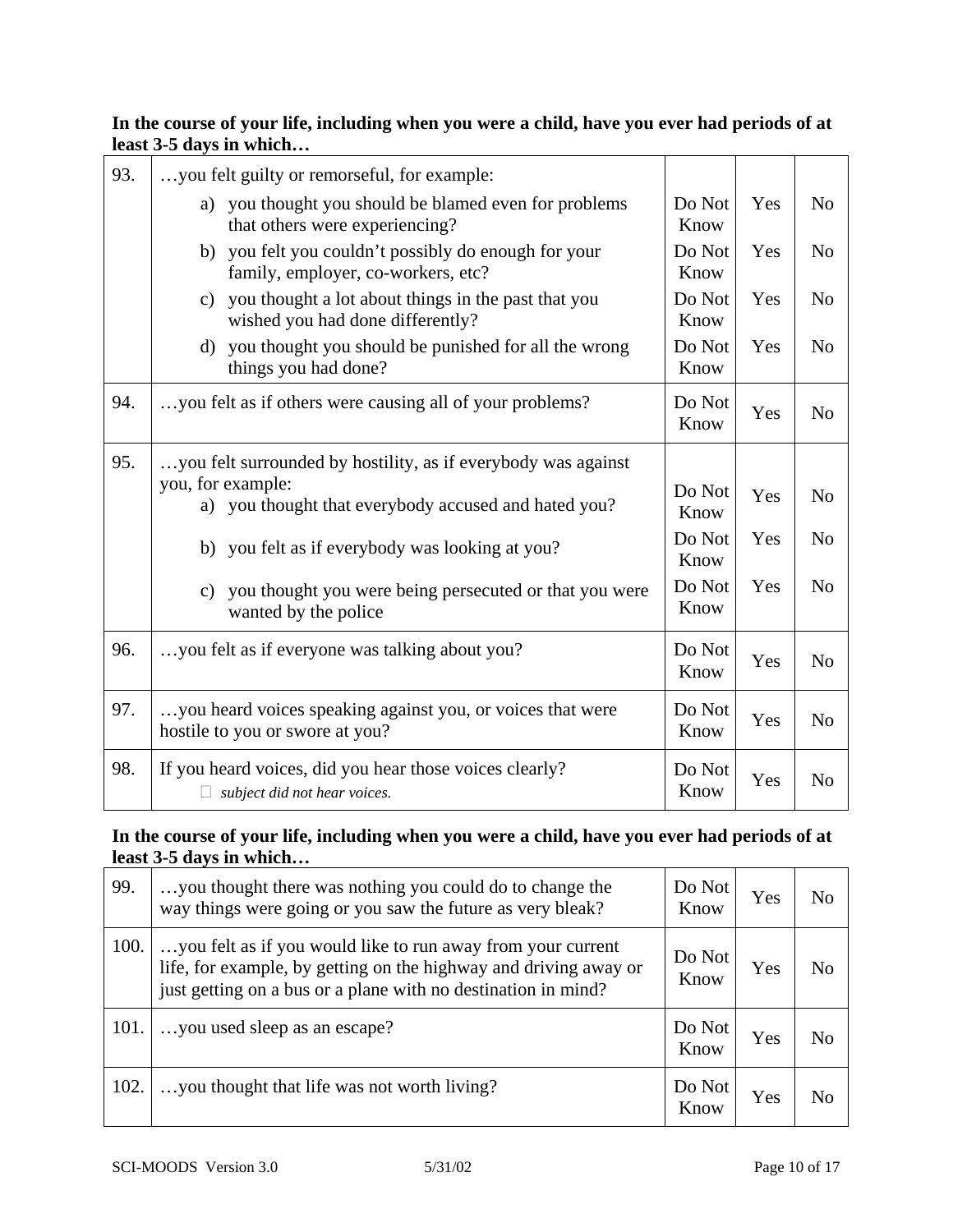| 103. | you hoped that you would not wake up in the morning, or that<br>you would die in an accident or from something like a heart<br>attack or a stroke?                                                                 | Do Not<br>Know | Yes | N <sub>0</sub> |
|------|--------------------------------------------------------------------------------------------------------------------------------------------------------------------------------------------------------------------|----------------|-----|----------------|
| 104. | you wanted to die or hurt yourself?                                                                                                                                                                                | Do Not<br>Know | Yes | N <sub>o</sub> |
| 105. | If you felt that you wanted to die, did you have a specific plan to<br>hurt or kill yourself?<br>subject never wanted to die.                                                                                      | Do Not<br>Know | Yes | N <sub>0</sub> |
| 106. | Did you actually try to kill yourself?                                                                                                                                                                             | Do Not<br>Know | Yes | N <sub>o</sub> |
| 107. | If you tried to kill yourself, did you require medical attention?<br>subject never tried to kill him or herself.                                                                                                   | Do Not<br>Know | Yes | N <sub>o</sub> |
| 108. | If you answered YES to any of the questions from 81 to 107,<br>were you ever seriously impaired, worried or troubled by what<br>was happening to you?<br>subject did not answer YES to any of the above questions. | Do Not<br>Know | Yes | N <sub>0</sub> |

The following questions refer to times when your thoughts were more positive.

| 109. | you (or others) thought you were very artistic and creative?                                                                                                          | Do Not<br>Know | Yes | N <sub>o</sub> |
|------|-----------------------------------------------------------------------------------------------------------------------------------------------------------------------|----------------|-----|----------------|
| 110. | you had bursts of inspiration or creativity (for instance,<br>rapidly and easily wrote prose or poetry or composed music,<br>painted, sculpted, or did other crafts)? | Do Not<br>Know | Yes | No             |
| 111. | you were particularly sensitive to the forms and harmony in<br>nature?                                                                                                | Do Not<br>Know | Yes | N <sub>o</sub> |
| 112. | you were overly curious and interested in everything and<br>everybody?                                                                                                | Do Not<br>Know | Yes | No             |
| 113. | your housework, child care or your performance at school,<br>work, sports or hobbies improved a lot?                                                                  | Do Not<br>Know | Yes | N <sub>o</sub> |
| 114. | you felt really good about how you looked?                                                                                                                            | Do Not<br>Know | Yes | No             |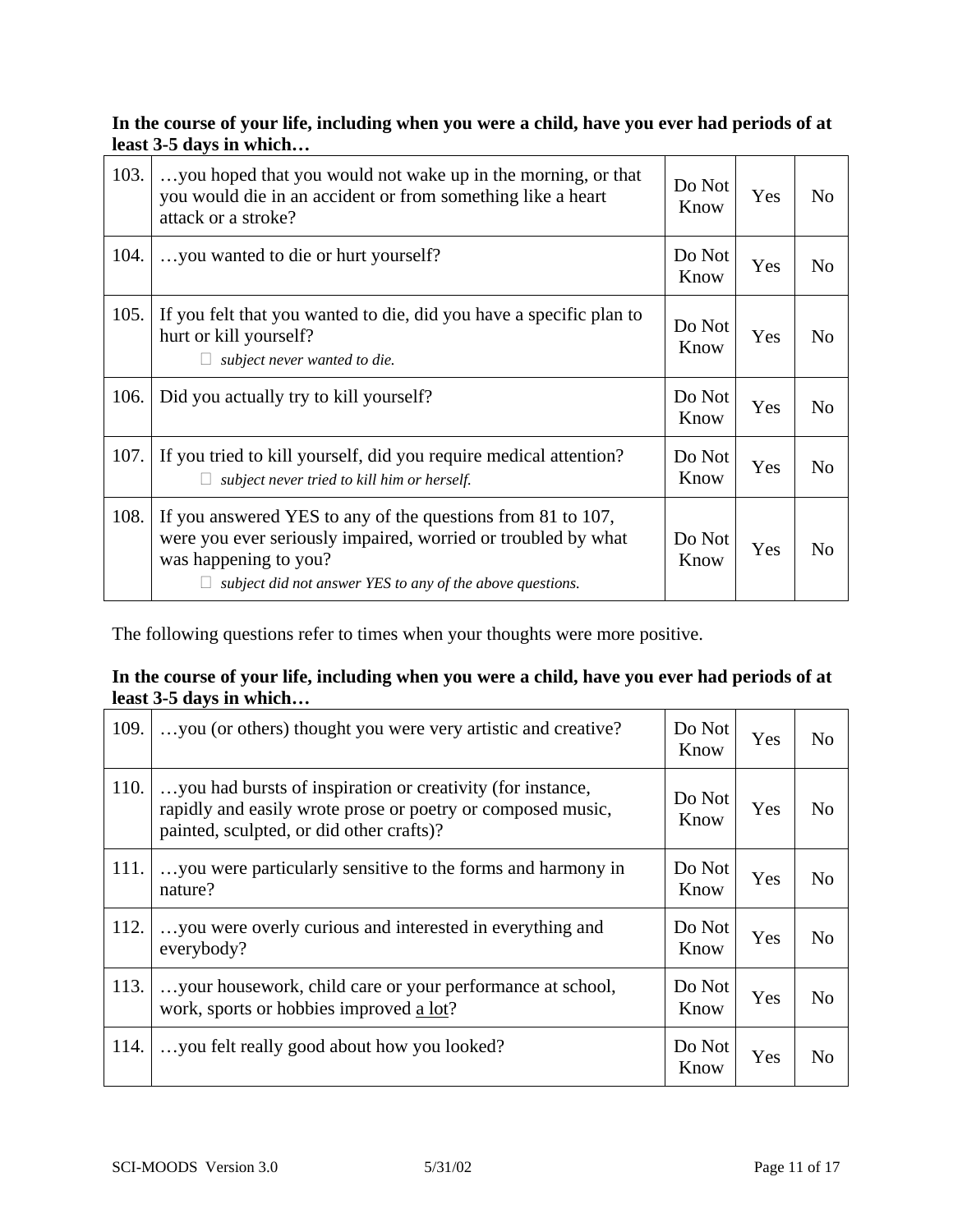| 115. | you felt you were mentally very sharp, brilliant and clever?                                                                                         | Do Not<br>Know | Yes | N <sub>o</sub> |
|------|------------------------------------------------------------------------------------------------------------------------------------------------------|----------------|-----|----------------|
| 116. | you felt self-assured, charismatic or tended to assume a<br>leadership role?                                                                         | Do Not<br>Know | Yes | N <sub>o</sub> |
| 117. | you felt you were always right, incapable of making mistakes<br>and indifferent to criticism?                                                        | Do Not<br>Know | Yes | N <sub>o</sub> |
| 118. | you thought that you could make decisions for others because<br>you knew their thoughts, intentions, or wishes?                                      | Do Not<br>Know | Yes | N <sub>o</sub> |
| 119. | you felt unappreciated because others did not understand or<br>share your optimistic or imaginative ideas?                                           | Do Not<br>Know | Yes | N <sub>0</sub> |
| 120. | you had unusually high self-esteem, feelings of superiority or<br>unrealistic ideas that you had amazing abilities, talents,<br>knowledge or powers? | Do Not<br>Know | Yes | N <sub>o</sub> |
| 121. | you felt particularly strong and invulnerable, resistant to<br>illnesses and accidents?                                                              | Do Not<br>Know | Yes | N <sub>o</sub> |
| 122. | you were unusually spiritual or mystical?                                                                                                            | Do Not<br>Know | Yes | N <sub>0</sub> |
| 123. | you felt you had direct access to the truth, could see the grand<br>scheme of things, understand the meaning of existence?                           | Do Not<br>Know | Yes | N <sub>o</sub> |
| 124. | you heard voices that inspired or praised you?                                                                                                       | Do Not<br>Know | Yes | N <sub>0</sub> |
| 125. | you were (or other people judged you to be) irresponsible?                                                                                           | Do Not<br>Know | Yes | N <sub>o</sub> |
| 126. | you made very important decisions (such as selling or buying<br>a house or car, or changing jobs) extremely rapidly?                                 | Do Not<br>Know | Yes | No             |
| 127. | you did things such as:                                                                                                                              |                |     |                |
|      | a) spending too much money?                                                                                                                          | Do Not<br>Know | Yes | No             |
|      | b) driving recklessly or speeding?                                                                                                                   | Do Not<br>Know | Yes | N <sub>0</sub> |
|      | c) making foolish business decisions?                                                                                                                | Do Not<br>Know | Yes | No             |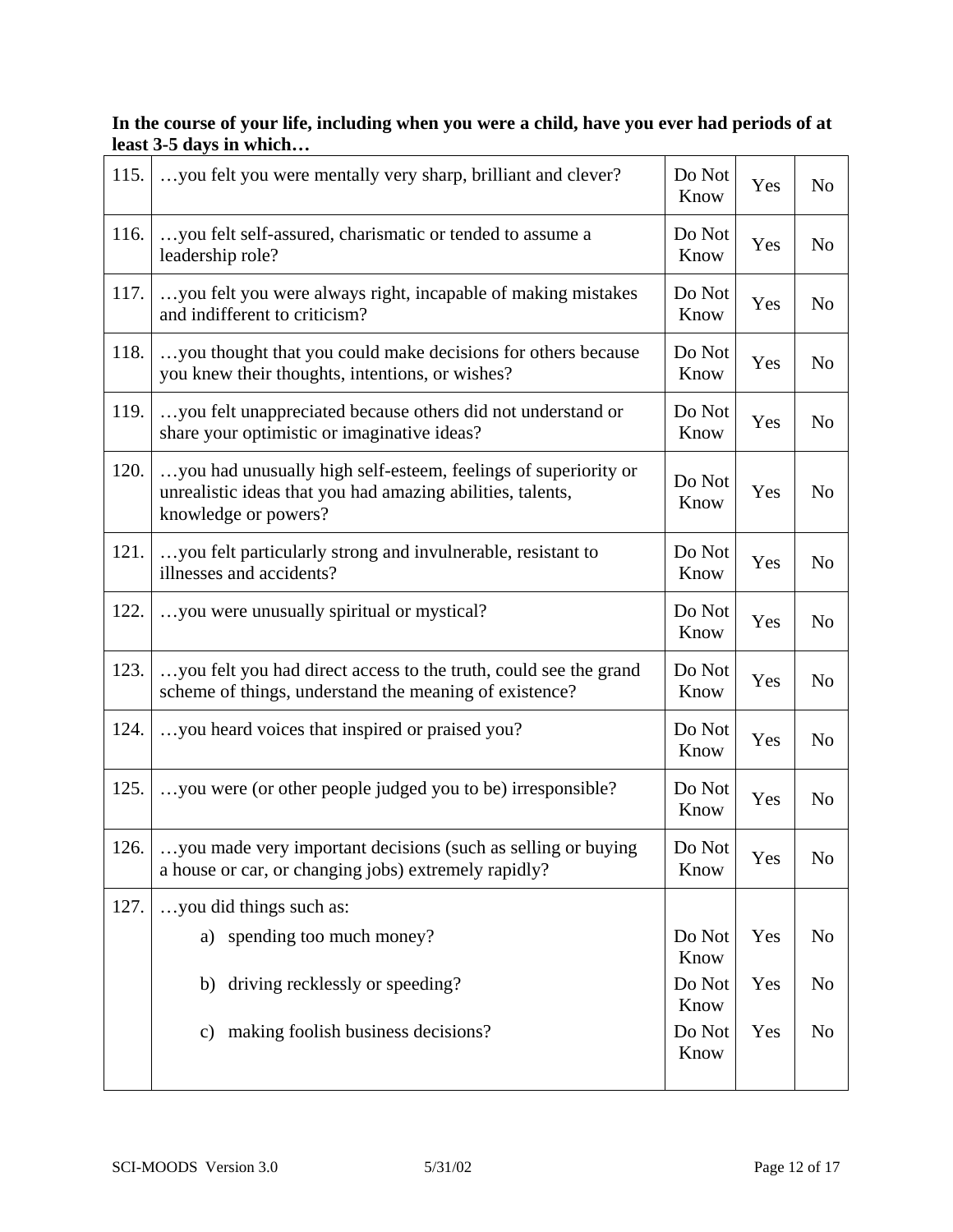| 128. | you intended to ignore everyday rules and social etiquette or<br>engaged in illegal activities?                                                                                                                     | Do Not<br>Know | Yes | N <sub>o</sub> |
|------|---------------------------------------------------------------------------------------------------------------------------------------------------------------------------------------------------------------------|----------------|-----|----------------|
| 129. | you had mystical experiences or visions?                                                                                                                                                                            | Do Not<br>Know | Yes | N <sub>o</sub> |
| 130. | you felt like you had ESP?                                                                                                                                                                                          | Do Not<br>Know | Yes | N <sub>o</sub> |
| 131. | If you answered YES to any of the questions from 109 to 130,<br>were you ever seriously impaired, worried or troubled by what<br>was happening to you?<br>subject did not answer YES to any of the above questions. | Do Not<br>Know | Yes | N <sub>0</sub> |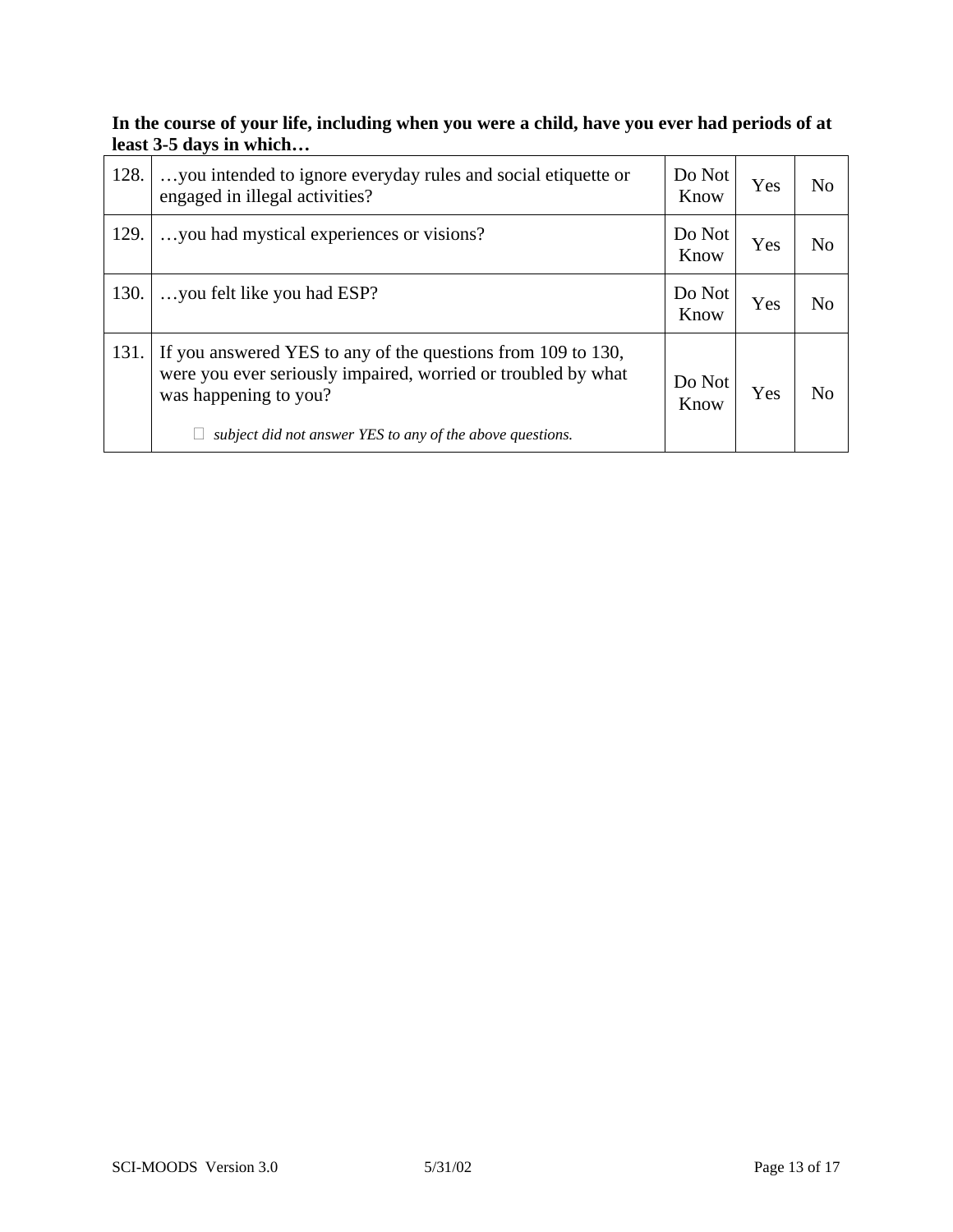## **DOMAIN IV. RHYTHMICITY**

A lot of people have some variation in mood, energy, interest and efficiency over the course of the year or even over the course of the day.

| 132. | Is it difficult (that is, more difficult than is common for your<br>friends or acquaintances) for you to work or be productive in the<br>early morning?                                                                                  | Do Not<br>Know | Yes | N <sub>o</sub> |
|------|------------------------------------------------------------------------------------------------------------------------------------------------------------------------------------------------------------------------------------------|----------------|-----|----------------|
| 133. | Is it difficult (that is, more difficult than is common for your<br>friends or acquaintances) for you to work or be productive in the<br>evening or night?                                                                               | Do Not<br>Know | Yes | N <sub>o</sub> |
| 134. | Do you become irritable or have difficulty functioning if your<br>daily routine is disrupted (for instance, if you had to get up, eat or<br>work at a time that wasn't usual for you)?                                                   | Do Not<br>Know | Yes | N <sub>o</sub> |
| 135. | Do you find that your mood, energy, interest and efficiency<br>improve if you are in a regular routine?                                                                                                                                  | Do Not<br>Know | Yes | N <sub>o</sub> |
| 136. | If, for some reason, you get much less sleep than is normal for<br>you, do you find that you actually have more energy rather than<br>less the next day?<br>Note: Do not count travel across time zones in response to this<br>question. | Do Not<br>Know | Yes | N <sub>o</sub> |
| 137. | Are you the kind of person whose mood, energy and physical<br>well-being change:                                                                                                                                                         |                |     |                |
|      | in a dependable way in response to the weather (for<br>a)<br>example, when it is sunny, rainy, humid or cold?)                                                                                                                           | Do Not<br>Know | Yes | N <sub>o</sub> |
|      | b) in a specific season of the year or with the change of<br>seasons?                                                                                                                                                                    | Do Not<br>Know | Yes | N <sub>o</sub> |
|      | when you travel across more than 4 times zones?<br>c)<br>subject has never traveled across more than 4 time zones.<br>$\Box$                                                                                                             | Do Not<br>Know | Yes | N <sub>o</sub> |
|      | d) over the course of your menstrual cycle?<br>subject has never had menstrual cycles.                                                                                                                                                   | Do Not<br>Know | Yes | N <sub>o</sub> |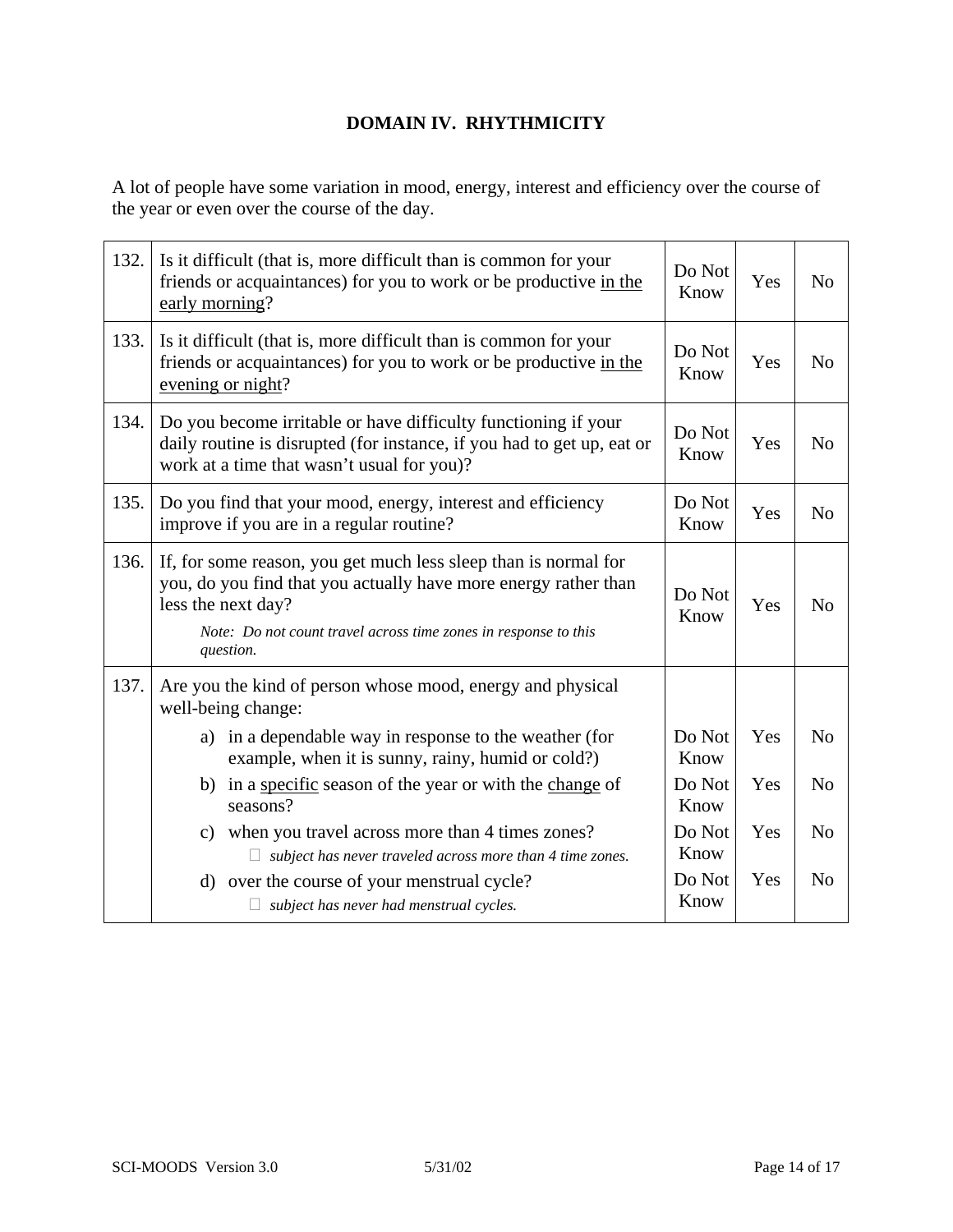The following questions refer to changes in your sleep that occurred at times other than when you were physically ill, taking medications that affect sleep, or (if female) when you were pregnant.

| In the course of your life, including when you were a child, have you ever had periods of at |  |
|----------------------------------------------------------------------------------------------|--|
| least 3-5 days in which                                                                      |  |

| 138. | you felt sleepy all the time?<br>Note: Not due to work schedules.                                                                                                                                                  | Do Not<br>Know | Yes | N <sub>0</sub> |
|------|--------------------------------------------------------------------------------------------------------------------------------------------------------------------------------------------------------------------|----------------|-----|----------------|
| 139. | you repeatedly had difficulty falling as leep?<br>Note: Not due to work schedules.                                                                                                                                 | Do Not<br>Know | Yes | N <sub>o</sub> |
| 140. | you repeatedly woke up in the middle of the night and had<br>difficulty falling asleep again?<br>Note: Not due to work schedules.                                                                                  | Do Not<br>Know | Yes | N <sub>o</sub> |
| 141. | you repeatedly woke up much earlier than you wanted to, and<br>were unable to go back to sleep?<br>Note: Not due to work schedules.                                                                                | Do Not<br>Know | Yes | N <sub>0</sub> |
| 142. | you needed much more sleep than usual either at night or<br>during the day?<br>Note: Not due to work schedules.                                                                                                    | Do Not<br>Know | Yes | N <sub>o</sub> |
| 143. | you went for days without sleeping or with much less sleep<br>than usual but didn't feel tired?                                                                                                                    | Do Not<br>Know | Yes | N <sub>o</sub> |
| 144. | Do you have a lot of difficulty sleeping before or after<br>stimulating physical, social, or professional activities (such as a<br>vacation or a trip, or starting a new school year or a new work<br>assignment)? | Do Not<br>Know | Yes | N <sub>0</sub> |

Some people find that their sleep changes a lot either in a particular season of the year, or when the seasons change, or when they travel across time zones, or (if female) over the course of the menstrual cycle.

| 145. | Does the quality of your sleep or your need for sleep increase in a<br>particular season of the year or during the change of seasons?                                                        | Do Not<br>Know | Yes | No             |
|------|----------------------------------------------------------------------------------------------------------------------------------------------------------------------------------------------|----------------|-----|----------------|
| 146. | Does the quality of your sleep or your need for sleep increase<br>when you travel across at least 4 time zones?<br>subject has never traveled across more than 4 time zones.<br>$\mathbf{L}$ | Do Not<br>Know | Yes | No             |
| 147. | Does the quality of your sleep or your need for sleep decrease<br>when you travel across more than at least 4 time zones?<br>subject has never traveled across more than 4 time zones.       | Do Not<br>Know | Yes | N <sub>0</sub> |
| 148. | Does the quality of your sleep or your need for sleep increase<br>over the course of the menstrual cycle?<br>subject has never had menstrual cycles.                                         | Do Not<br>Know | Yes | N <sub>0</sub> |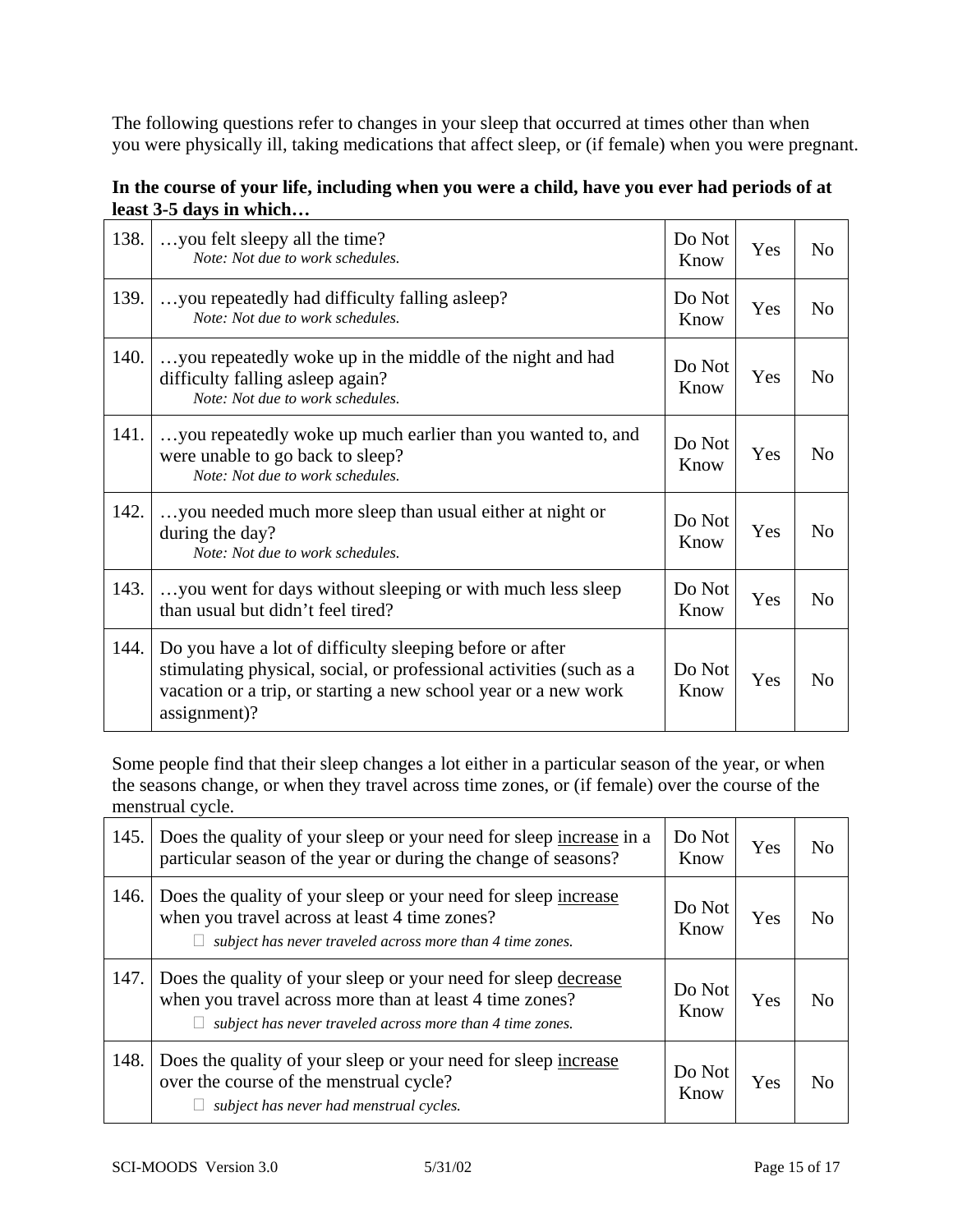| 149. | Does the quality of your sleep or your need for sleep decrease<br>over the course of the menstrual cycle?<br>subject has never had menstrual cycles. | $Do$ Not<br>Know | Yes | N <sub>o</sub> |  |
|------|------------------------------------------------------------------------------------------------------------------------------------------------------|------------------|-----|----------------|--|
|------|------------------------------------------------------------------------------------------------------------------------------------------------------|------------------|-----|----------------|--|

The following questions refer to changes in your appetite, sexual interest or experiences, or to physical symptoms that you may have experienced. We are only interested in changes that may have occurred at times other than when you were pregnant, nursing, physically ill or taking medications.

#### **In the course of your life, including when you were a child, have you ever had periods of at least 3-5 days in which…**

| 150. | there was no food that appealed to you or tasted good to you? | Do Not<br>Know | Yes | N <sub>o</sub> |
|------|---------------------------------------------------------------|----------------|-----|----------------|
| 151. | you constantly craved sweets or carbohydrates?                | Do Not<br>Know | Yes | N <sub>o</sub> |
| 152. | your appetite or weight increased?                            | Do Not<br>Know | Yes | N <sub>o</sub> |
| 153. | your appetite or weight decreased?                            | Do Not<br>Know | Yes | N <sub>o</sub> |

The following questions are about changes in your sexual interest or experiences.

#### **In the course of your life have you ever had periods of at least 3-5 days in which…**

| 154. | you were less sexually active than is typical for you? | Do Not<br>Know | Yes | No             |
|------|--------------------------------------------------------|----------------|-----|----------------|
| 155. | you had difficulty becoming sexually aroused?          | Do Not<br>Know | Yes | N <sub>o</sub> |
| 156. | you had difficulty achieving orgasm?                   | Do Not<br>Know | Yes | No             |
| 157. | you were more interested in sex?                       | Do Not<br>Know | Yes | No             |
| 158. | you frequently changed sexual partners?                | Do Not<br>Know | Yes | No             |